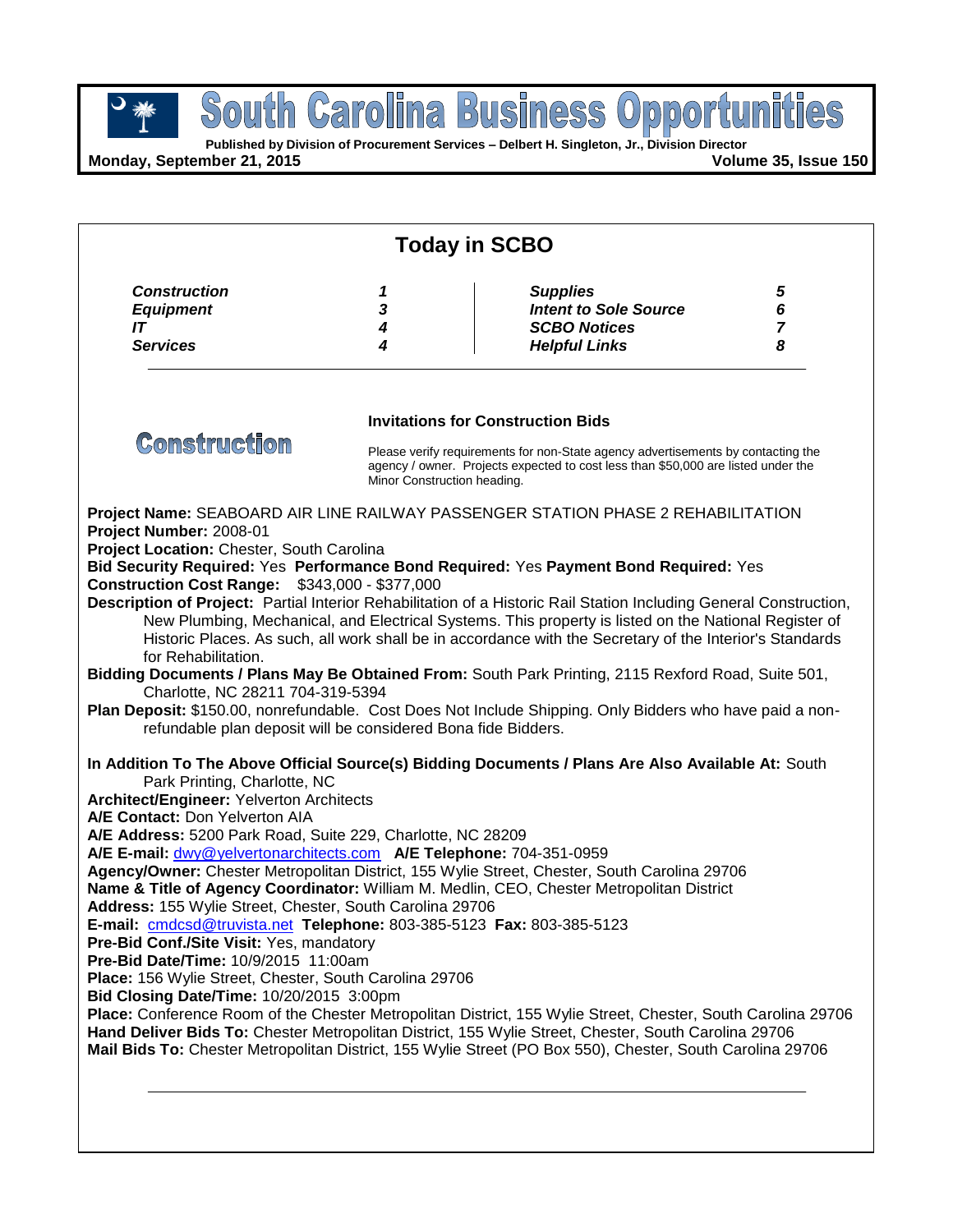**Monday, September 21, 2015 2 Volume 35, Issue 150**

### **CITY OF WALTERBORO MOUNT CARMEL INTERSECTION IMPROVEMENTS**

Electronic bids will be publicly opened at 2:00pm on 12/8/2015, in Room 332C, at the SCDOT Headquarters Building, 955 Park Street, Columbia, SC for the Mount Carmel Intersection Improvements in Walterboro. The project consists of intersection improvements along SC-64 (Bells Highway) at S-24 (Mount Carmel Road), including a dedicated right-turn lane for safety and movement improvements on S-24.

Details for the contracts are now available on the SCDOT Internet web site:

[http://info.scdot.org/Construction\\_D/Pages/lettings.aspx.](http://info.scdot.org/Construction_D/Pages/lettings.aspx) Project is listed under Proposal identification 1582962 and Project identification 0041626. Electronic bidding files and proposals will be available on the BID EXPRESS Internet web site: [https://www.bidx.com/sc/letting?lettingid=12082015.](https://www.bidx.com/sc/letting?lettingid=12082015) Plans and proposals will also be available on 11/8/2015, in the Engineering Publications Customer Service Center, Room G-19, SCDOT Headquarters Building, 955 Park Street, Columbia, South Carolina 29201, or call 803-737-4533 to order.

### **ROOFING PROJECTS**

**Description:** RFQ-Request For Qualifications to qualify Contractors for Spartanburg SIX ROOFING PROJECTS: Lone Oak Elementary School: Reroofing Construction Project that includes removing the existing low-sloped aggregate surface built-up roofing, preparations to the existing substrate materials and the newl installation of a two-ply modified asphalt roofing assembly. Pauline-Glenn Springs Elementary School: Retrofit Metal Roof Recover Construction Project over an existing standing seam metal roofing assembly. Send Qualifications, Background, Experience and References on Finished Roofing, Reroofing and Recover Roofing Construction Work to include low sloped BUR, Modified Bitumen,Flexible Sheet Membrane (FSM), steep sloped metal roofing, etc.; metal, bitumenous and FSM flashings and experience with like contracts, work for School Districts, etc., for evaluation to compete on Roofing Work. Each Contractor to be considered for this IDC must fill out the District provided AIA Document A305 - 1986 Contractor's Qualification Statement with their response.

**Delivery Point:** Administration Office of Spartanburg County School District 6, 1390 Cavalier Way, Roebuck, SC 29376

### **Submit Offer By:** 10/6/2015 2:00pm

**Purchasing Agency:** Spartanburg County School District 6

**Buyer:** Administration Office of Spartanburg County School District 6 Phone Number/E-mail address: Attn: Trevor Robinson, Financial Procurement Officer, (864) 576-4212 telephone, or [trobinson@spart6.org](mailto:trobinson@spart6.org)

**Direct Inquiries To:** Spartanburg 6, Trevor Robinson, Financial Procurement Officer, (864) 576-4212 telephone, or [trobinson@spart6.org](mailto:trobinson@spart6.org) \*

**Download Solicitation From:** <http://www.spartanburg6.k12.sc.us/businessservices/currentsolicitations.aspx>

### **REHABILITATION OF SIX (6) RESIDENTIAL HOMES**

Invitation for Bids DESCRIPTION OF WORK: REHABILITATION OF SIX (6) RESIDENTIAL HOMES in the City of North Charleston, SC. BIDS DUE10/9/2015 before 4:00pm. LOCATION: Bids may be mailed to Metanoia, 2005 Reynolds N. Charleston, SC 29405 or dropped off at 2005 Reynolds Ave. N. Charleston, SC 29405.

Bid opening will be held on 10/5/2015 at 10:00am at the offices of Metanoia.

Specifications and work write up for the rehabilitations will be available at the offices of Metanoia or by calling 843-529-3014 and requesting specifications from Tony Joyner. Scheduled walk through will be held on Tuesday and Wednesday September 29 and 30, 2015 starting with a pre walk through conference at 9:30am at the office of Metanoia. Walk through is mandatory. This project requires bidder to meet all of the requirements of the work write up that is approved by Charleston County, the City of North Charleston and Metanoia. Bidder must submit copies of licenses, insurances and Lead Renovator certification at time of award.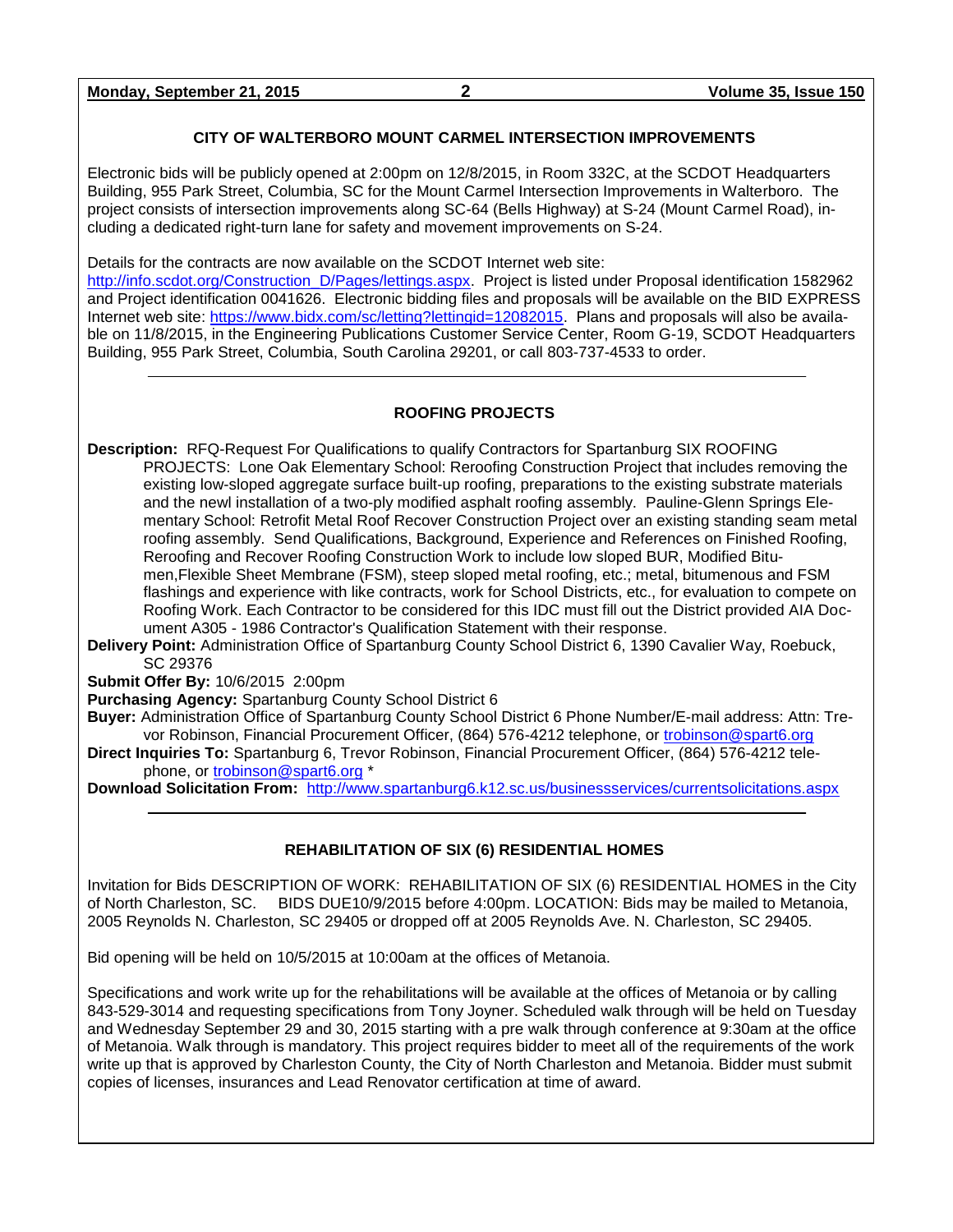## **Monday, September 21, 2015 3 Volume 35, Issue 150** Award will be made to the lowest responsive qualified bidder. However, this solicitation does not commit Metanoia, the business awarding the contract, to award a contract, to pay any cost incurred in the preparation of applications submitted, or to procure or contract for the services. Metanoia reserves the right to accept or reject any, all or any part of applications received as a result of this request, or to cancel in part or in its entirety this Invitation for Bids if it is in the best interest of Metanoia to do so. Metanoia will be the sole judge as to whether bids submitted meet all requirements contained in this solicitation. Qualified minority contractors are encouraged to bid. Equipment **Description:** TIRE CHANGER AND WHEEL BALANCER **Solicitation Number:** 5400010219 **Submit Offer By:** 10/01/2015 2:30pm **Purchasing Agency:** Cherokee Maintenance/Shop 1868 Old Georgia Highway Gaffney, SC 29340-5000 **Buyer:** VICKIE STEPHENS **Email:** [STEPHENSVW@SCDOT.ORG](mailto:STEPHENSVW@SCDOT.ORG) **Download Solicitation From:**  <http://webprod.cio.sc.gov/SCSolicitationWeb/solicitationAttachment.do?solicitnumber=5400010219> **Description:** APC SMART UPS EQUIPMENT **Solicitation Number:** 5400010243 **Submit Offer By:** 09/29/2015 11:00am **Purchasing Agency:** SC Department of Education 1429 Senate Street, Suite 200 Columbia, SC 29201 **Buyer:** DALE EDWARDS **Email:** [DEdwards@ed.sc.gov](mailto:DEdwards@ed.sc.gov) **Download Solicitation From:**  <http://webprod.cio.sc.gov/SCSolicitationWeb/solicitationAttachment.do?solicitnumber=5400010243> **Description:** 18'6" CENTER CONSOLE ALUMINUM BOAT **Solicitation Number:** 5400010224 **Submit Offer By:** 09/28/2015 1:00pm **Purchasing Agency:** SC Department of Natural Resources 1000 Assembly Street, Room 142 Columbia, SC 29201 **Buyer:** KYRON CONNER **Email:** [ConnerKL@scdot.org](mailto:ConnerKL@scdot.org) **Download Solicitation From:**  <http://webprod.cio.sc.gov/SCSolicitationWeb/solicitationAttachment.do?solicitnumber=5400010224> **Description:** 19.5 ALUMINUM BOAT,TRAILER & INSTALL **Solicitation Number:** 5400010223 **Submit Offer By:** 09/28/2015 1:00pm **Purchasing Agency:** SC Department of Natural Resources 1000 Assembly Street, Room 142 Columbia, SC 29201 **Buyer:** KYRON CONNER **Email:** [ConnerKL@scdot.org](mailto:ConnerKL@scdot.org) **Download Solicitation From:**  <http://webprod.cio.sc.gov/SCSolicitationWeb/solicitationAttachment.do?solicitnumber=5400010223>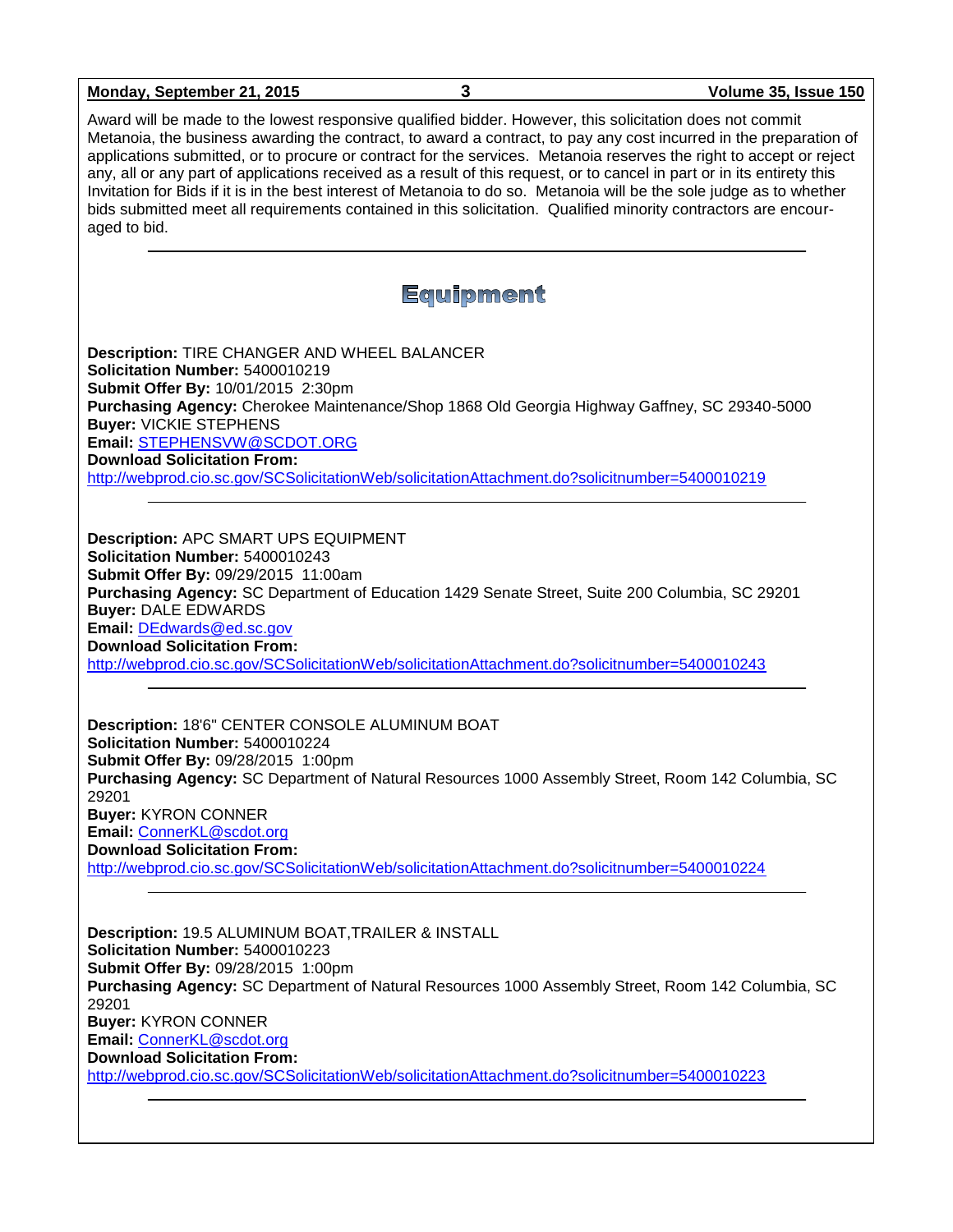### **Monday, September 21, 2015 4 Volume 35, Issue 150**

**Description:** ENERGY-DISPERSIVE X-RAY DETECTOR **Solicitation Number:** 65951330 **Delivery Point:** Anderson, SC **Submit Offer By:** 10/6/2015 2:15pm **Purchasing Agency:** Clemson University, Procurement Services, Administrative Services Bldg.,108 Perimeter Rd., Clemson, SC 29634 **Buyer:** Jody Burgess, 864-650-8050, [jodyb@clemson.edu](mailto:jodyb@clemson.edu) **Download Solicitation From:** Online solicitations only. Solicitations can be viewed at [www.clemson.edu/cfo/procurement/vendors](http://www.clemson.edu/cfo/procurement/vendors)

### **YORK CO. BID NO. 2312 – WATER CHILLER UNITS**

York County is soliciting written bids from prospective bidders for two (2) each, new, unused, 450 ton water chiller units. Direct inquiries concerning this request to Scott Bradley, Building Supervisor, email: [scott.bradley@yorkcountygov.com.](mailto:scott.bradley@yorkcountygov.com) A mandatory pre-bid meeting is scheduled for 2:00pm on 10/5/2015 in the Detention Center's ProStar Conference Room at the York County Moss Justice Center, 1675-3A York Hwy, York, SC 29745, to discuss the goals and objectives of this request, critique the specifications, and ask/answer questions. Bids will be received in the York County Purchasing Department, Agricultural Building, Room 114, 6 S. Congress St., York, SC 29745 until 11:00am on 10/19/2015, at which time said bids will be publicly opened by the Purchasing Director. This request is listed on the York County website at [www.yorkcountygov.com/purchasing.](http://www.yorkcountygov.com/purchasing)

## **Information Technology**

**Description:** UPS SYSTEM MAINTENANCE SERVICE **Solicitation Number:** 5400010272 **Submit Offer By:** 09/28/2015 11:00am **Purchasing Agency:** Department of Administration 1200 Senate Street, Suite 409 Columbia, SC 29201-3200 **Buyer:** WILLIAM EVANS **Email:** [jevans@mmo.sc.gov](mailto:jevans@mmo.sc.gov) **Download Solicitation From:** 

<http://webprod.cio.sc.gov/SCSolicitationWeb/solicitationAttachment.do?solicitnumber=5400010272>



**Description:** ASSET VERIFICATION SYSTEM **Solicitation Number:** 5400009891 **Pre-proposal:** 9/28/2015 2:00pm Location: SCDHHS, 1801 Main St., 6<sup>th</sup> Floor Conf. Rm., Columbia, SC 29201 **Submit Offer By:** 10/20/2015 3:00pm **Purchasing Agency:** SCDHHS 1801 Main Street, 6th Floor Columbia, SC 29201 **Buyer:** PATTY LARIMORE **Email:** [LARIMPH@scdhhs.gov](mailto:LARIMPH@scdhhs.gov) **Download Solicitation From:**  <http://webprod.cio.sc.gov/SCSolicitationWeb/solicitationAttachment.do?solicitnumber=5400009891>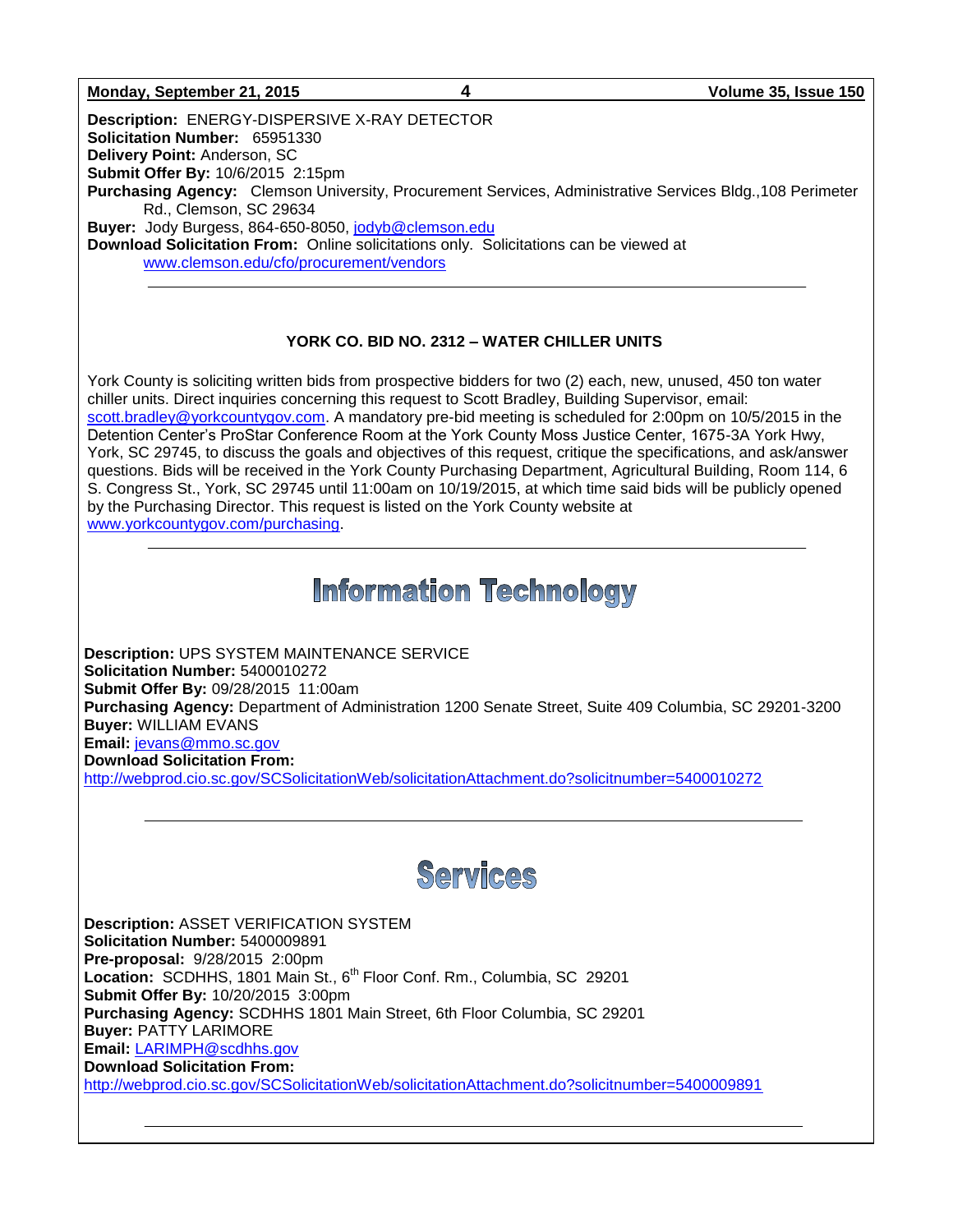|  | Monday, September 21, 2015 |  |  |
|--|----------------------------|--|--|
|--|----------------------------|--|--|

**Description:** LAUNDRY SERVICES - UNIFORMS AND MISC. ITEMS **Solicitation Number:** 5400010170 **Submit Offer By:** 09/29/2015 2:30pm **Purchasing Agency:** SC DHEC 2600 Bull Street Columbia, SC 29201-1708 **Buyer:** JENNIFER MAGRONE **Email:** [MagronJS@dhec.sc.gov](mailto:MagronJS@dhec.sc.gov) **Download Solicitation From:**  <http://webprod.cio.sc.gov/SCSolicitationWeb/solicitationAttachment.do?solicitnumber=5400010170>

## **SURFACE PARKING SPACE IN CHARLESTON CO. FOR MEDICAL UNIVERSITY OF SOUTH CAROLINA**

The State of South Carolina is seeking surface parking space in Charleston County on behalf of Medical University of South Carolina. Information about this bid can be found at:

[http://admin.sc.gov/generalservices/leasing/current-solicitations.](http://admin.sc.gov/generalservices/leasing/current-solicitations)

Please direct your responses and inquiries in writing to Cynthia Young, Department of Administration, Division of General Services, 1200 Senate Street, Suite 408, Columbia, SC 29201, Fax 803-734-0592, or [cyn](mailto:cynthia.young@admin.sc.gov)[thia.young@admin.sc.gov.](mailto:cynthia.young@admin.sc.gov) All proposals must be received in the Real Property Services Office on or before 4:00pm on 9/30/2015.

# Supplies

**Description:** CHEESE **Solicitation Number:** 5400010214 **Submit Offer By:** 10/07/2015 10:00am **Purchasing Agency:** SC Department of Corrections 4420 Broad River Road Columbia, SC 29210 **Buyer:** LAURA BAGWELL **Email:** [Bagwell.Laura@doc.state.sc.us](mailto:Bagwell.Laura@doc.state.sc.us) **Download Solicitation From:**  <http://webprod.cio.sc.gov/SCSolicitationWeb/solicitationAttachment.do?solicitnumber=5400010214>

**Description:** DRY GOODS **Solicitation Number:** 5400010236 **Submit Offer By:** 10/06/2015 10:00am **Purchasing Agency:** SC Department of Corrections 4420 Broad River Road Columbia, SC 29210 **Buyer:** LAURA BAGWELL **Email:** [Bagwell.Laura@doc.state.sc.us](mailto:Bagwell.Laura@doc.state.sc.us) **Download Solicitation From:**  <http://webprod.cio.sc.gov/SCSolicitationWeb/solicitationAttachment.do?solicitnumber=5400010236>

**Description:** CANNED GOODS **Solicitation Number:** 5400010221 **Submit Offer By:** 10/06/2015 **Purchasing Agency:** SC Department of Corrections 4420 Broad River Road Columbia, SC 29210 **Buyer:** LAURA BAGWELL **Email:** [Bagwell.Laura@doc.state.sc.us](mailto:Bagwell.Laura@doc.state.sc.us) **Download Solicitation From:**  <http://webprod.cio.sc.gov/SCSolicitationWeb/solicitationAttachment.do?solicitnumber=5400010221>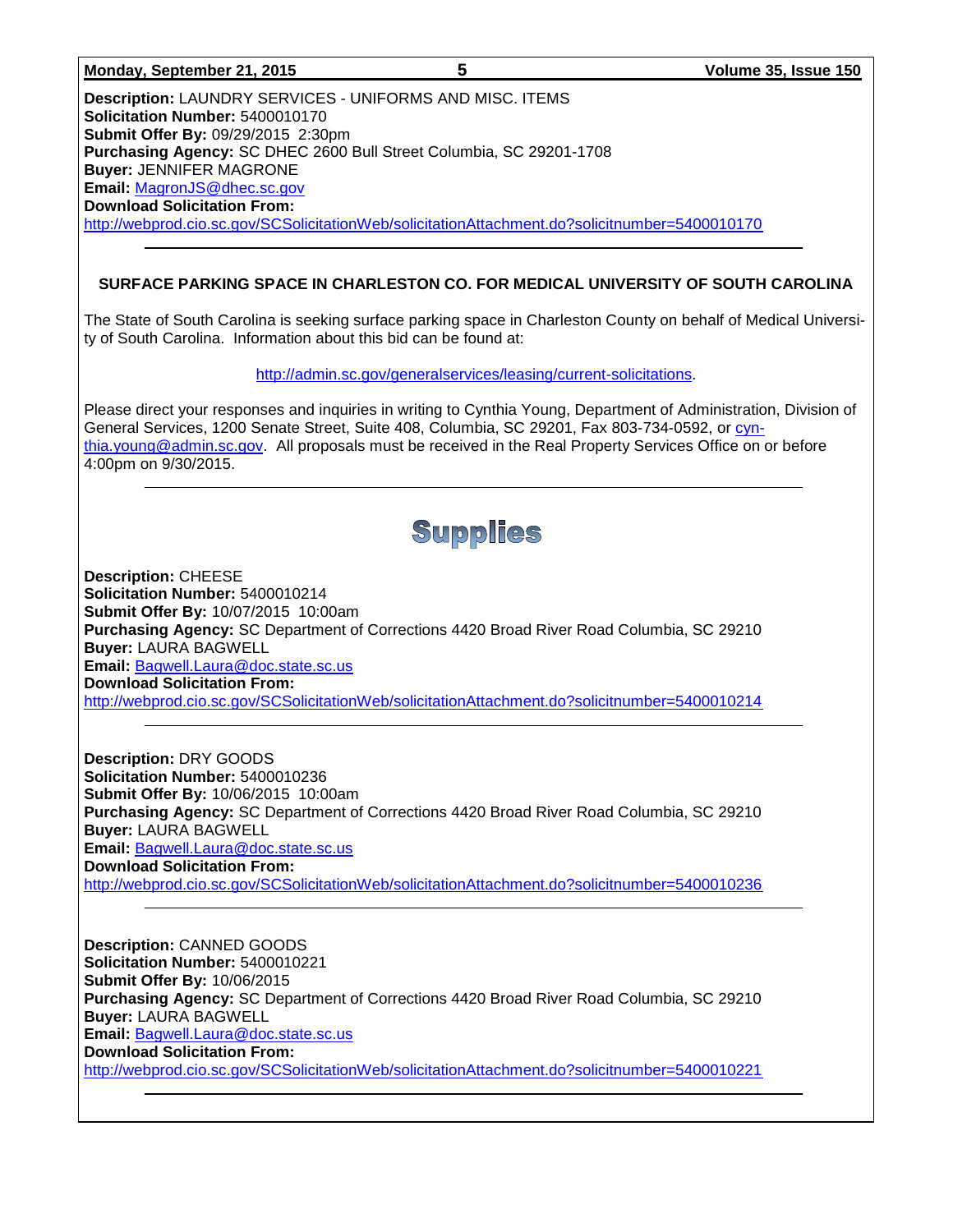#### **Monday, September 21, 2015 6 Volume 35, Issue 150**

**Description:** CONDIMENTS **Solicitation Number:** 5400010238 **Submit Offer By:** 10/12/2015 10:00am **Purchasing Agency:** SC Department of Corrections 4420 Broad River Road Columbia, SC 29210 **Buyer:** LAURA BAGWELL **Email:** [Bagwell.Laura@doc.state.sc.us](mailto:Bagwell.Laura@doc.state.sc.us) **Download Solicitation From:**  <http://webprod.cio.sc.gov/SCSolicitationWeb/solicitationAttachment.do?solicitnumber=5400010238>

**Description:** BREAKFAST AND MISC. **Solicitation Number:** 5400010240 **Submit Offer By:** 10/07/2015 10:00am **Purchasing Agency:** SC Department of Corrections 4420 Broad River Road Columbia, SC 29210 **Buyer:** LAURA BAGWELL **Email:** [Bagwell.Laura@doc.state.sc.us](mailto:Bagwell.Laura@doc.state.sc.us) **Download Solicitation From:**  <http://webprod.cio.sc.gov/SCSolicitationWeb/solicitationAttachment.do?solicitnumber=5400010240>

**Description:** FRESH MEATS **Solicitation Number:** 5400010231 **Submit Offer By:** 10/08/2015 10:00am **Purchasing Agency:** SC Department of Corrections 4420 Broad River Road Columbia, SC 29210 **Buyer:** LAURA BAGWELL **Email:** [Bagwell.Laura@doc.state.sc.us](mailto:Bagwell.Laura@doc.state.sc.us) **Download Solicitation From:**  <http://webprod.cio.sc.gov/SCSolicitationWeb/solicitationAttachment.do?solicitnumber=5400010231>

## Intent to Sole Source

## **THERMO SCIENTIFIC PICOSPIN-80 NMR SPECTROMETER**

Tri-County Technical College intends to sole source the procurement of a Thermo Scientific picoSpin-80 NMR spectrometer from ThermoFisher Scientific.

The system features a Larmor frequency of 82 MHz, is a bench-top unit with a footprint of less than 1.8 sq. feet, weighs less than 45 lbs which allows it to be easily moved between labs, deuterated solvents are optional, requires a dedicated PC, utilizes push button operation so students can analyze samples in a few minutes which is necessary in teaching labs where numerous students will be analyzing samples, requires microscale quantities which is congruent with our organic labs and does not require liquid nitrogen to cool the magnet so it can be operated at room temperature and doesn't require storage of hazardous materials.

Tri-County Technical College seeks any vendors who can provide a system which meets or exceeds the referenced requirements. Responses will be accepted until 1:00pm on 9/25/2015. Please submit all inquiries and responses to Kristal Doherty at [kdoherty@tctc.edu.](mailto:kdoherty@tctc.edu) Your response must include detailed specifications of your unit to demonstrate that it is equal to or exceeds the specifications of the unit detailed above and should include the price of the unit and the delivery time after receipt of an order. This notice of intent, any amendments and the award will be posted at the following web address:

[http://tctc.edu/About\\_TCTC/PurchasingSolicitation/Solicitation.xml](http://tctc.edu/About_TCTC/PurchasingSolicitation/Solicitation.xml)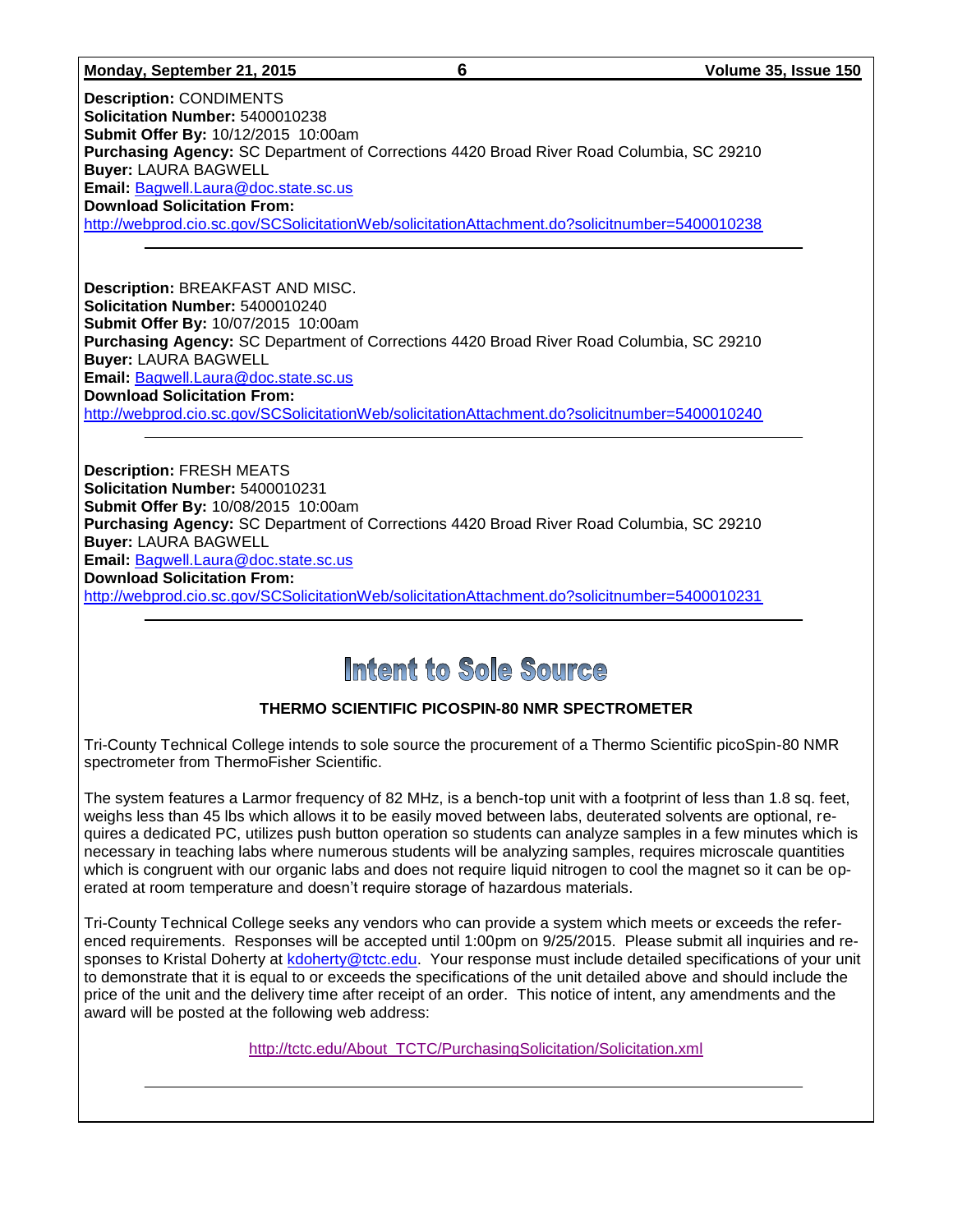# SCBO NOTICES

*DID YOU KNOW…?*

South Carolina Business Opportunities (SCBO) is a daily publication that lists proposed procurements involving goods, services, information technology and construction. According to the South Carolina State Procurement Code, solicitations by South Carolina State Government Agencies that are worth at or above \$10,000 in estimated or actual value must appear in SCBO. Other governmental entities, such as cities, counties and school districts can voluntarily advertise in SCBO. Private entities, such as construction companies (including CM-Rs), are not permitted to advertise in SCBO.

### **JOB OPPORTUNITIES AT SFAA**

The State Fiscal Accountability Authority's procurement division is looking for experienced professionals Please read more about these opportunities below:

[Click Here for Job Opportunities with the Division of Procurement Services](http://procurement.sc.gov/webfiles/MMO_scbo/SCBO%20Online/SFAA_job_opportunities.pdf)

### **VENDORS, DON'T NEGLECT TO CHECK THE STATE'S FIXED PRICE BIDS**

If authorized by the original solicitation, the State may use "competitive fixed price bidding" to create procurements with an open response date. These fixed price bids are advertised in SCBO once, but the solicitation may provide for bids to be accepted continuously or periodically during the contract term. The links below take you to a listing of all open solicitations conducted by the central purchasing office using the competitive fixed pricing bidding rules.

> Fixed Price Bids - [Information Technology](http://www.mmo.sc.gov/PS/vendor/PS-vendor-fixed-price-bids-it.phtm) (Open Response Date) Fixed Price Bids - [Supplies & Services](http://www.mmo.sc.gov/PS/vendor/PS-vendor-fixed-price-bids-ss.phtm) (Open Response Date)

> > **INSPECTOR GENERAL'S FRAUD HOTLINE** (State Agency fraud only)

1-855-723-7283 / [http://oig.sc.gov](http://oig.sc.gov/)

### **COMMENTS?**

The Division of Procurement Services encourages you to make your comments via the following methods: Customer Comment System:<http://www.mmo.sc.gov/PS/ccs/MMO-ccs-index.phtm> Telephone 803-737-0600